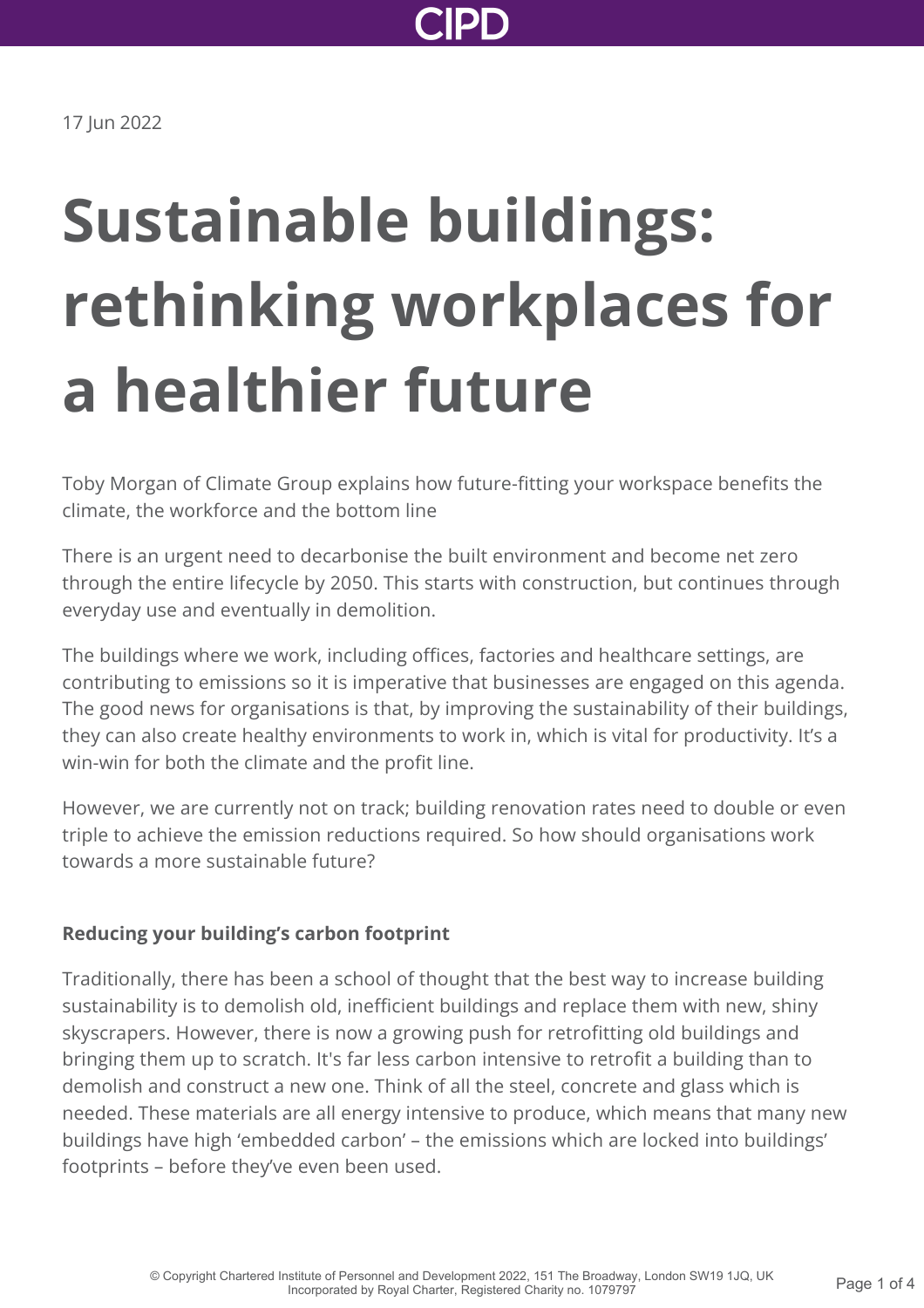With rising global temperatures, an increase in development and the resulting increase in emissions from buildings, it is imperative that we decouple energy use from increased building floor areas. This can be achieved through:

- transforming the construction industry, and limiting the amount of energy and resources which go into buildings
- eliminating fossil fuel use for heating and electricity in buildings
- maximising energy efficiency by using the cheapest and cleanest energy possible
- installing sustainable technologies, such as heat pumps, insulation and intelligent building management systems
- ramping up the transition to renewable energy sources, such as wind and solar power.

# **The role of new technologies in building sustainability**

The technologies to increase building renovation rates do already exist and this transformation is vital to achieving climate goals. It is also essential to use these in working towards climate resilience (how protected we are to future climate change) and energy security (the reduction of fossil fuels to create a more energy-secure future). This has been particularly brought into focus recently with the situation in Ukraine, and Europe's reliance on Russian oil and gas. By maximising energy efficiency, we can reduce the amount of energy used in the first place and enable a quicker and cheaper transition to renewable energy sources.

It is also imperative that businesses are committed to this strategy, as investment in sustainable, smart technologies and digitalisation provides ways to lower energy bills, reduce risk and improve efficiency. This is especially true of developing economies which will experience higher temperatures and more extreme weather events as global warming continues.

Think of an average office you pass at night with all the lights left on. Occupancy sensors can ensure that only those that are really needed are used, and this can be linked to the heating, ventilation and air conditioning (HVAC) systems too. So, if we start using energy in a smarter way, we can save carbon and also money on reducing waste.

# **Creating a healthy workplace**

Since the pandemic, working patterns have changed for many workers – perhaps permanently. While employees and employers have seen benefits of hybrid working, the advantages of being together in a workplace and working collaboratively can also bring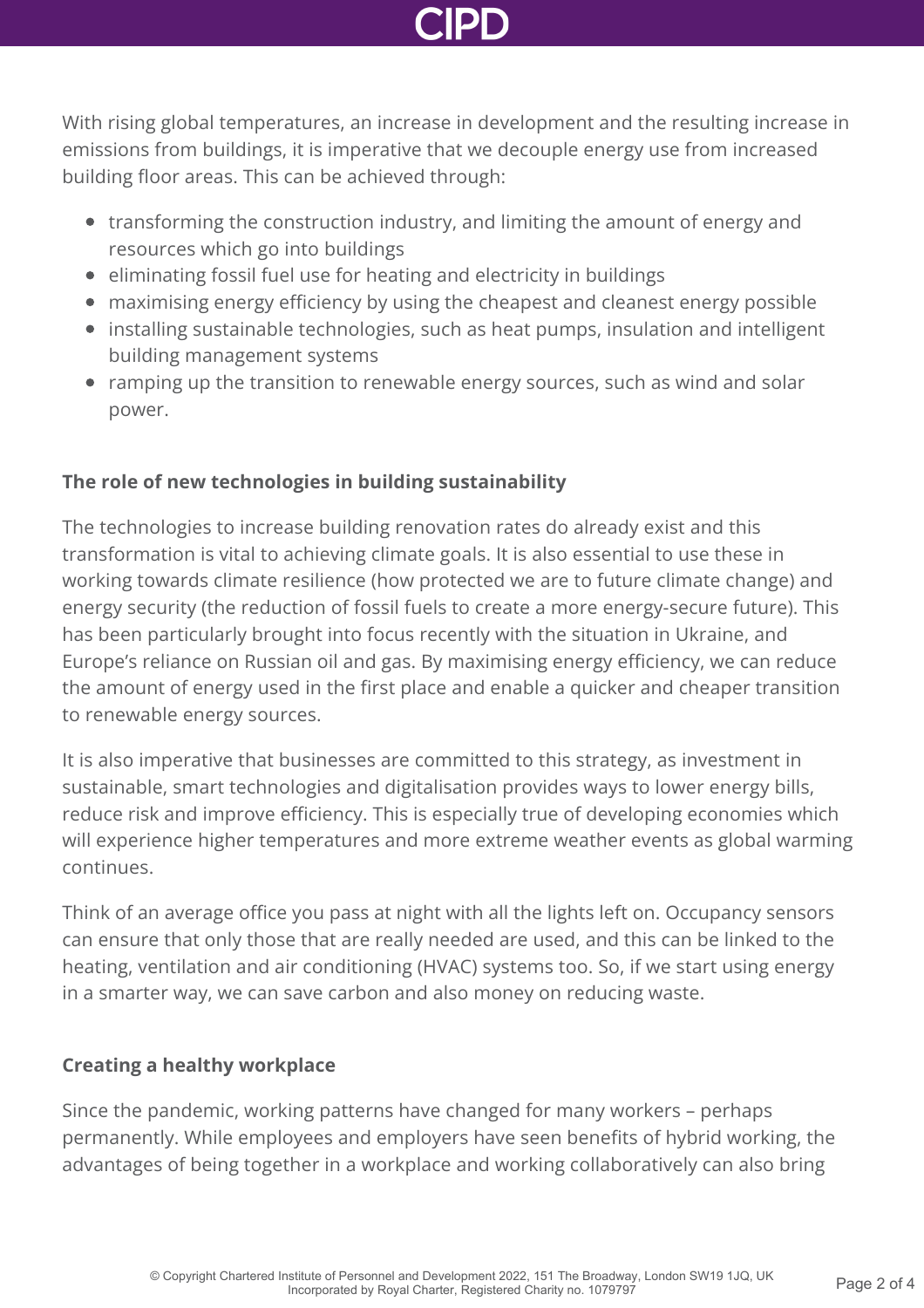

unquantifiable benefits to organisations.

These changing work patterns also bring challenges for building managers. However, by gathering and analysing data, we can start to look at how a workplace is operating. Does an organisation need to rent such a large office, if only 40% of it is being used due to hybrid working?

Furthermore, we all know that the most important (and costly) part of any business is the workforce. There is growing evidence of the effects that buildings (in which we spend 90% of our time) have on our [physical and mental health](https://www.worldgbc.org/better-places-people/green-healthy-work-spaces). Simple measures, such as installing sensors to monitor indoor environmental quality, can provide invaluable data insights to any organisation.

[A Harvard study,](https://www.hsph.harvard.edu/news/press-releases/office-air-quality-may-affect-employees-cognition-productivity/) conducted across six countries, has found that poor indoor air quality negatively impacts cognitive function. Office workers were given colour-based and arithmetic-based tests and, where CO $_2$  levels were higher, workers' response times and accuracy was significantly slowed. [Another study](https://www.worldgbc.org/sites/default/files/compressed_WorldGBC_Health_Wellbeing__Productivity_Full_Report_Dbl_Med_Res_Feb_2015.pdf) by the World Green Building Council found that increasing ventilation and lowering levels of CO<sub>2</sub> in the workplace from 1000ppm to 500-600ppm delivered an 8-11% improvement in productivity.

If we link the CO<sub>2</sub> level monitoring with the ventilation system, building managers can ensure that ventilation is automatically increased when employees are exposed to higher  $\mathsf{CO}_2$  levels, thus increasing productivity levels. When we start to gather these types of insights, we can see the full benefits of having intelligent, healthy and productive workplaces.

## **Overcoming barriers**

While many companies are interested in sustainable and productive buildings, they may encounter a number of common barriers to implementation. How can these be addressed?

- 1. **Begin with smart data**: Energy is one of the biggest cost areas for companies, but it's surprising how frequently it goes unmonitored and unmanaged. Many forwardthinking companies begin with data acquisition and strong energy management and use this as the platform from which to scope and launch energy efficiency projects. They understand that smart data leads to smart energy use.
- 2. **Trial innovative ways to overcome upfront costs**: Companies will eventually come up against technologically-complex and therefore more expensive energy efficiency [projects. A number of companies are experimenting with a voluntary internal carbon](https://www.mckinsey.com/business-functions/strategy-and-corporate-finance/our-insights/the-state-of-internal-carbon-pricing)